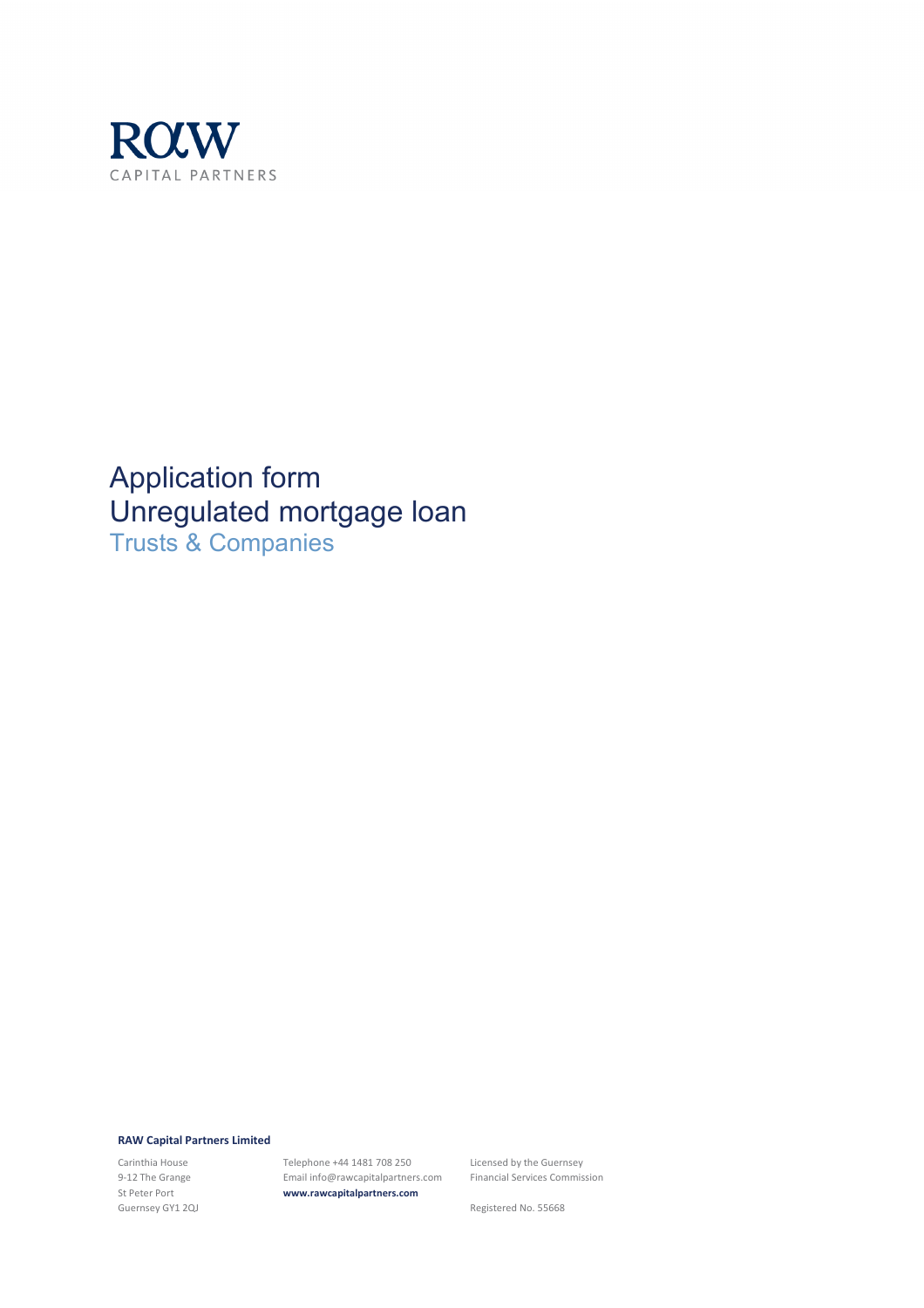



## Making an application

Thank you for your interest in a loan from RAW.

To apply, please sign the declaration below and complete all sections of this Application Form before returning it to RAW Capital Partners Limited for the attention of:

Mortgage Applications RAW Capital Partners Carinthia House 9-12 The Grange St Peter Port Guernsey GY1 2QJ

Telephone: Email: +44 1481 708250 applications[@rawcapitalpartners.com](mailto:mortgages@rawcapitalpartners.com)

Please complete all of the questions, providing as much information as possible, as failure to do so may result in further questions and a delay in processing your application.

If you need help completing this Application Form please contact RAW Capital Partners Limited or your mortgage broker.

### **Declaration**

I declare that the information provided on this form is, to the best of my knowledge and belief, accurate and complete.

I agree to notify the Administrator immediately if any of this information changes in the future.

|             | <b>Authorised signatory</b> | <b>Authorised signatory</b> |
|-------------|-----------------------------|-----------------------------|
| Signed:     |                             |                             |
|             |                             |                             |
| Print name: |                             |                             |
| Dated:      | dd/mm/yyyy                  | dd/mm                       |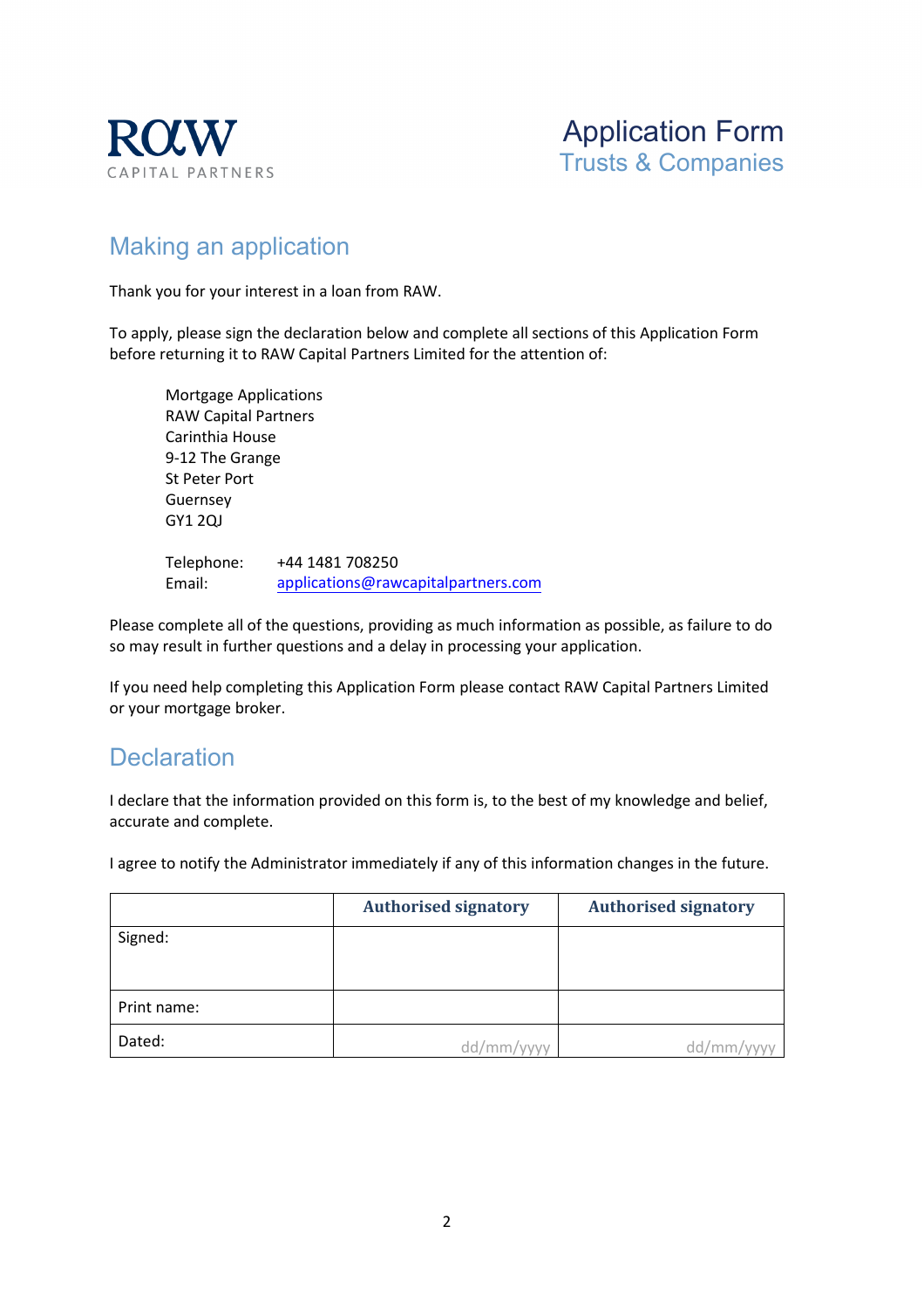

## Section 1: Loan details

#### **1.1 Introducer details**

| Introducer firm:    |  |
|---------------------|--|
| Registered address: |  |
|                     |  |
|                     |  |
| Primary contact:    |  |
| Telephone:          |  |
| E-mail:             |  |

#### **1.2 Loan details**

| Loan amount:               |                   |            |           |
|----------------------------|-------------------|------------|-----------|
| Loan term:                 |                   |            | years     |
| Estimated completion date: |                   |            | dd/mm/vvv |
| Purpose of loan:           | Property purchase | Refinance  |           |
|                            | Equity release    | Renovation |           |

I/we confirm interest on the mortgage loan will be paid from a non-UK bank account

#### **1.3 Existing loan details**

Please complete this section if you are seeking refinance. Otherwise, continue to Section 2.

| Loan amount:      |            |               |            |
|-------------------|------------|---------------|------------|
| Interest rate:    |            |               | %          |
| Product type:     | Fixed rate | Variable rate |            |
| Repayment method: | Repayment  | Interest-only |            |
| Expiry date:      |            |               | dd/mm/yyyy |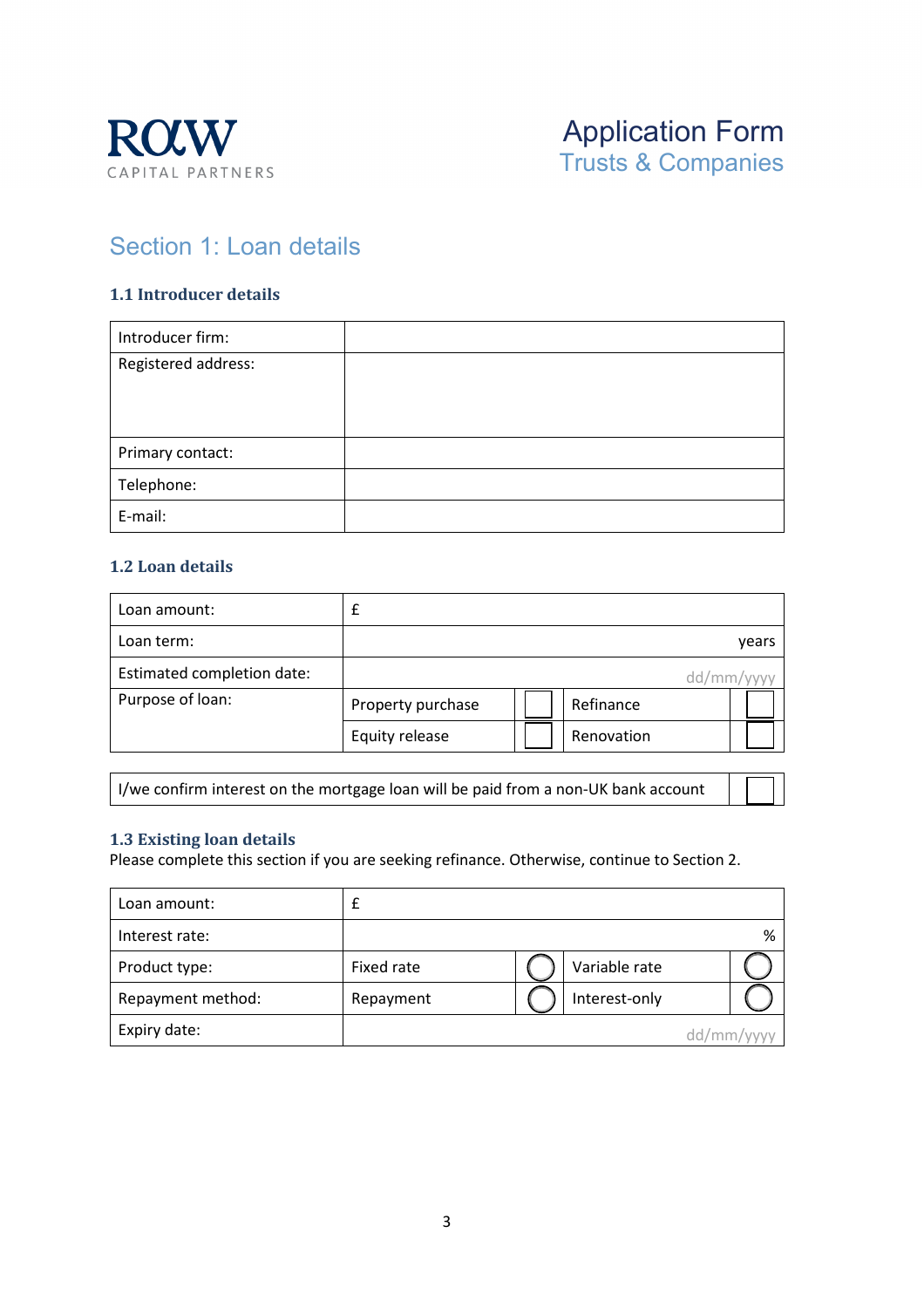

# Section 2: Property details

#### **2.1 Property value**

| Est. value / purchase price:          |  |  |
|---------------------------------------|--|--|
| Est. rental income:                   |  |  |
| The subject property is currently let |  |  |

I/we confirm the subject property has never been, and will not for the term of the mortgage loan be, occupied by the applicant or by a person connected to the applicant

### **2.2 Property details**

| Property address:       |                       |                         |  |
|-------------------------|-----------------------|-------------------------|--|
| Post code:              |                       |                         |  |
| Property type:          | Detached house        | Semi-detached house     |  |
|                         | <b>Terraced house</b> | Apartment               |  |
| Property size:          | Number bedrooms       | Int. floor area<br>sq m |  |
| Est. construction date: |                       |                         |  |

#### **2.3 Lease**

| Lease type:                                       | Freehold | Leasehold |  |
|---------------------------------------------------|----------|-----------|--|
| If leasehold, number of years remaining on lease: |          |           |  |

#### **2.4 Development**

Please complete this section if the subject property is part of a development. Otherwise, continue to Section 3.

| Name of developer: |                                   |                               |  |
|--------------------|-----------------------------------|-------------------------------|--|
| Development size:  | Number of units<br>in development | Number of storeys<br>in block |  |
|                    | Storey of                         |                               |  |
|                    | subject property                  |                               |  |